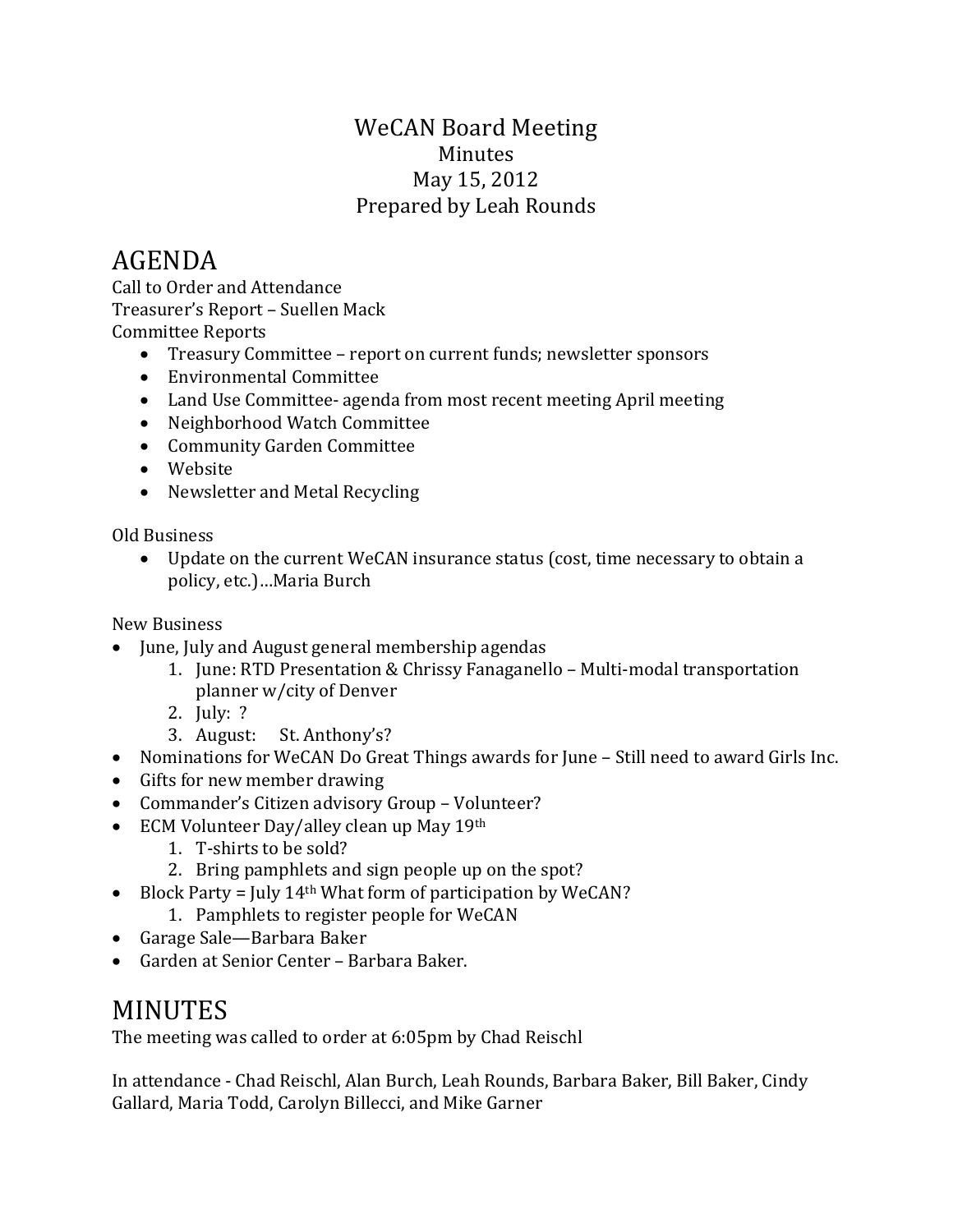Treasury Report (Barb) - \$140 worth of t-shirts have been sold, total of \$28 for WeCAN's general fund raised so far

Committee Reports

- Treasury (Barb)
	- o Met recently to formulate a budget, no pressing issues at this time
- Land Use (Maria)
	- o The planning committee for the Denver Livability Projects met recently (Lisa attended), to look over the traffic, buses, etc, in West Denver. The meeting was not well attended but there will be future meetings
	- o Maria and Alan are assigned to become more familiar with code regulations (as it relates to car lots and code enforcement). As summer approaches many empty lots and houses get overgrown, need to call code enforcement to take care of this.
	- o A public meeting about the light-rail Sheridan garage is coming up
- Neighborhood Watch (Carolyn)
	- o The new Cop Shop is working on getting its lease. The Federal shop is open and staffed with volunteers Monday-Friday 10-2, and longer on some days
- Community Garden (Barb)
	- o People are identified at the Senior Center high rise and they are ready to start planting their container garden

Old Business

• Update on insurance – just going with E&O insurance, not general liability. An email answer should be ready soon and Maria will forward it so a check can be written and the policy can go into affect

New Business

- Future planning for future general membership meetings
	- o June RTD presentation on the light rail. Also, Chrissy Fanaganello, presenting on the multi-modal transportation planner with the city of Denver
	- o July Updates from the Denver Public Library (Chad to find contact information)
	- o August St. Anthony's redevelopment update
- Nomination for the WeCAN do Great Things Award for June– Girl's Inc.
- Gifts for new members Lake Steam Baths will continue donating gift certificates indefinitely
- Commander's Citizen Advisory Group Alan will try to start going to meetings.
- Asking for more people to become board members mid-year. Currently there are 12, possibility of adding 2 or 3 more
- ECM's volunteer day/ally clean-up in May 19th.
	- o This has been a big event in neighborhood in the past. There are 2 groups from ECM doing projects North of Colfax. WeCAN will also be doing alleys in the area. Focus on the VFW lot too for the water station at the Colfax marathon.
	- o A need for 2 team leaders (Carolyn will be one) and Confluence needs someone to help grill and serve lunch (Alan and Maria volunteered).